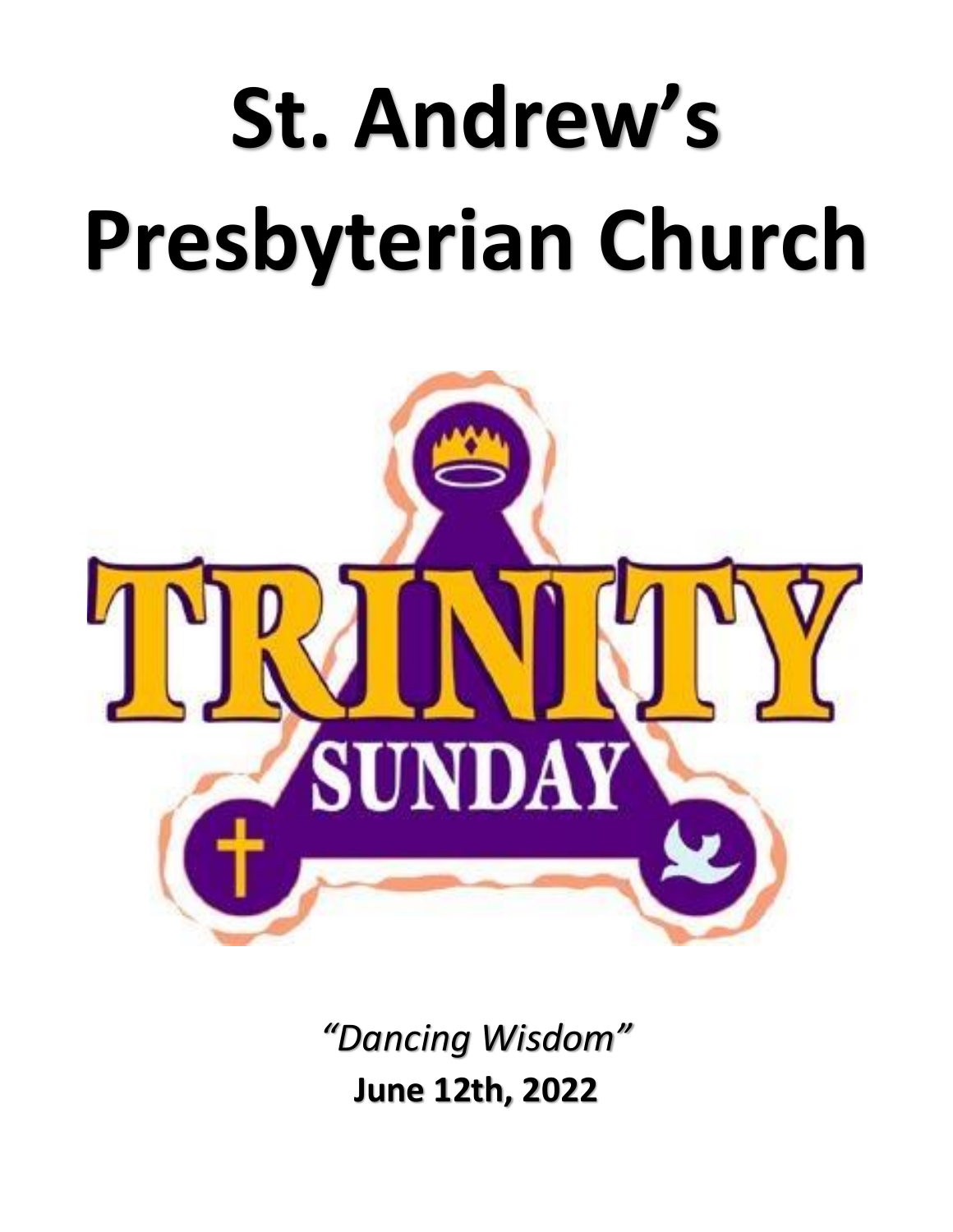# \*Denotes to stand if able

# **GATHERING FOR WORSHIP**

**PRELUDE** St. Andrew's Legacy Carillon

### **ANNOUNCEMENTS**

## **PRAISE TO GOD**

**CALL TO WORSHIP**

Pastor: O Holy Trinity, One God in Three Persons,

**People: We hold in the splendor of creation your majesty and our responsibility.**

Pastor: O Holy Trinity, One God in Three Persons,

**People: We hold in the face of Jesus Christ your divinity and our humanity.**

Pastor: O Holy Trinity, One God in Three Persons,

**People: We hold in the Spirit of truth your glory and our calling. Bound to you forever, we will praise your name!**

**HYMN #8**  $\text{``Come,}$  Thou Almighty King" v. 1 – 4 Come, Thou Almighty King, Help us Thy Name to sing; Help us to praise. Father all-glorious, O'er all victorious, Come, and reign over us, Ancient of Days.

> Come, Thou Incarnate Word, Gird on Thy mighty sword; Our prayer attend. Come, and Thy people bless, And give Thy Word success, Spirit of holiness, On us descend.

Come, Holy Comforter, Thy sacred witness bear In this glad hour. Thou, Who almighty art, Now rule in every heart And ne'er from us depart, Spirit of pow'r.

> To Thee, great One in Three, Eternal praises be, Hence evermore; Thy sov'reign majesty May we in glory see, And to eternity Love and adore.

**CALL TO CONFESSION**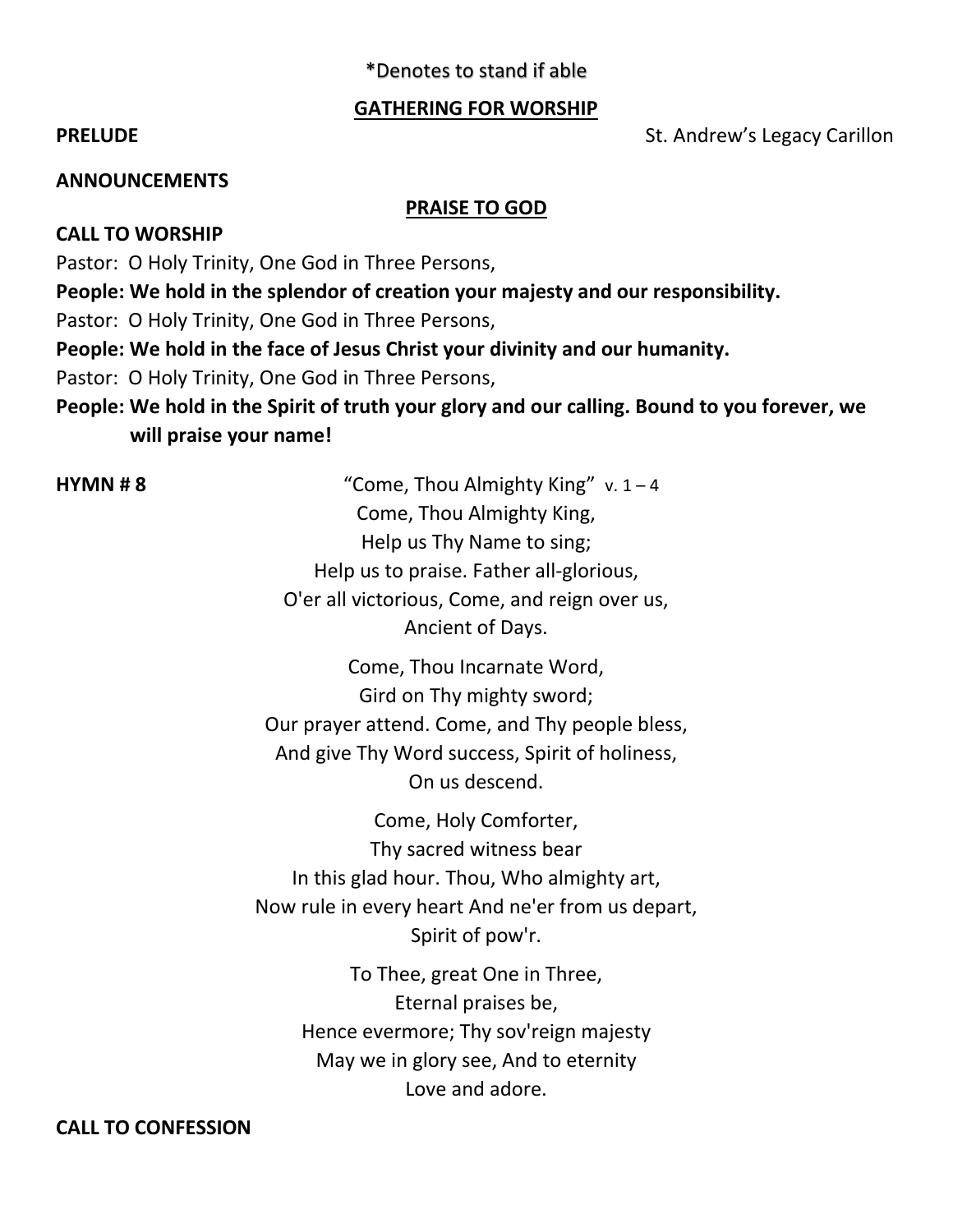# **PRAYER OF CONFESSION (In Unison)**

**Triune God, within your own life there is mutuality, equality, and unity in diversity. Though we are made in your image, we confess that we distort the triune life. Instead of seeking mutual welfare and the common good, we seek our own gain. Instead of living in equality, justice, and respect, we construct systems that are unjust. We allow differences to divide us and lead to brokenness. Holy God, forgive us. Restore in us, and in our life together, the divine image you intend. Make us tender in mutuality. Make us generous in equality. Make us grateful in diversity. We pray to be one with you and one another, through Jesus Christ our Lord. Amen**

# **ASSURANCE OF PARDON**

**\*RESPONSE: HYMN # 812** *"Glory Be to The Father"* Glory be to the Father, and to the Son, and to the Holy Ghost: as it was in the beginning, is now and ever shall be, world without end. Amen, amen.

## **STUMP THE PASTOR**

**HYMN # 667** *"Lord, Speak to Me"* v 1 - 4

Lord, speak to me that I may speak In living echoes of Thy tone; As Thou hast sought, so let me seek Thine erring children lost and lone.

O teach me, Lord, that I may teach The precious truths Thou dost impart; And wing my words that they may reach The hidden depths of many a heart.

O fill me with Thy fullness, Lord, Until my very heart o'erflow In kindling thought and glowing word, Thy love to tell, Thy praise to show.

O use me, Lord, use even me, Just as Thou wilt, and when, and where, Until Thy blessed face I see - Thy rest, Thy joy, Thy glory share.

# **PRAYER OF ILLUMINATION PRAYER OF ILLUMINATION**

Living Word, you still have many things to say to us. Speak, and we will try to bear them. By your Word, may the Spirit guide us into all truth, that our lives may glorify you. Amen.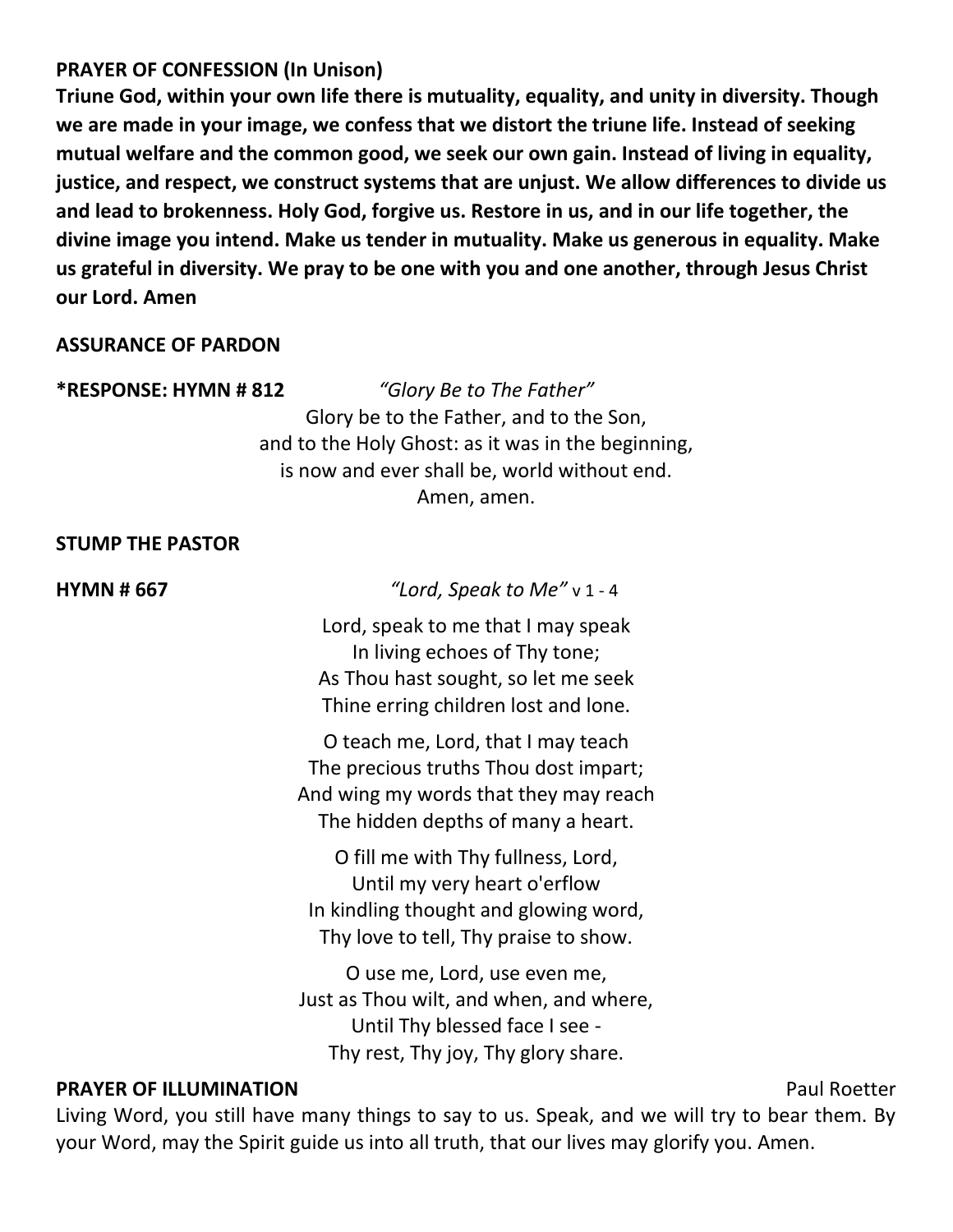# **PROCLAMATION OF GOD'S WORD**

**SCRIPTURE** Paul Roetter

Old Testament Reading: Proverbs 8:1-4, 22-31 [pg. 994, 995-996] NIV Gospel Reading: John 16:12-15 [pg. 1678] NIV Reader: This is the WORD of the LORD for His people. **People: Thanks be to GOD!**

**MESSAGE** *"Dancing Wisdom"* Pastor Linda Graham

# **AFFIRMATION OF FAITH:** The Apostle's Creed

**I believe in God, the Father Almighty, Creator of heaven and earth. I believe in Jesus Christ, God's only Son, our Lord, who was conceived by the Holy Spirit, born of the Virgin Mary, suffered under Pontius Pilate, was crucified, died, and was buried. He descended to the dead. On the third day he rose again. He ascended into heaven. He is seated at the right hand of the Father, and He will come to judge the living and the dead. I believe in the Holy Spirit, the holy catholic church, the communion of saints, the forgiveness of sins, the resurrection of the body, and the life everlasting.**

## **PRAYERS OF THE PEOPLE**

### **THE LORD'S PRAYER**

**Our Father, who art in heaven, hallowed be Thy name. Thy kingdom come, Thy will be done, on earth as it is in heaven. Give us this day our daily bread, and forgive us our debts, as we forgive our debtors, and lead us not into temptation, but deliver us from evil. For Thine is the kingdom, and the power, and the glory forever. Amen.**

# **CALL TO OFFERING**

### **PRAYER OF DEDICATION**

**Holy God, you have poured out so much for us, the beauty of the world, the care of family and friends, meaningful labor, and the gift of the church. We give you thanks for these and many other gifts. Most especially we thank you for pouring your love into our hearts through the Holy Spirit. Through these offerings, may your love spill over in glad abundance that brings relief, renewal, and hope to those in need. In Christ's name we pray. Amen.**

### **\* RESPONSE HYMN # 815** *"Doxology"*

Praise God, from Whom all blessings flow; Praise Him, all creatures here below; Praise Him above, ye heavenly host; Praise Father, Son, and Holy Ghost.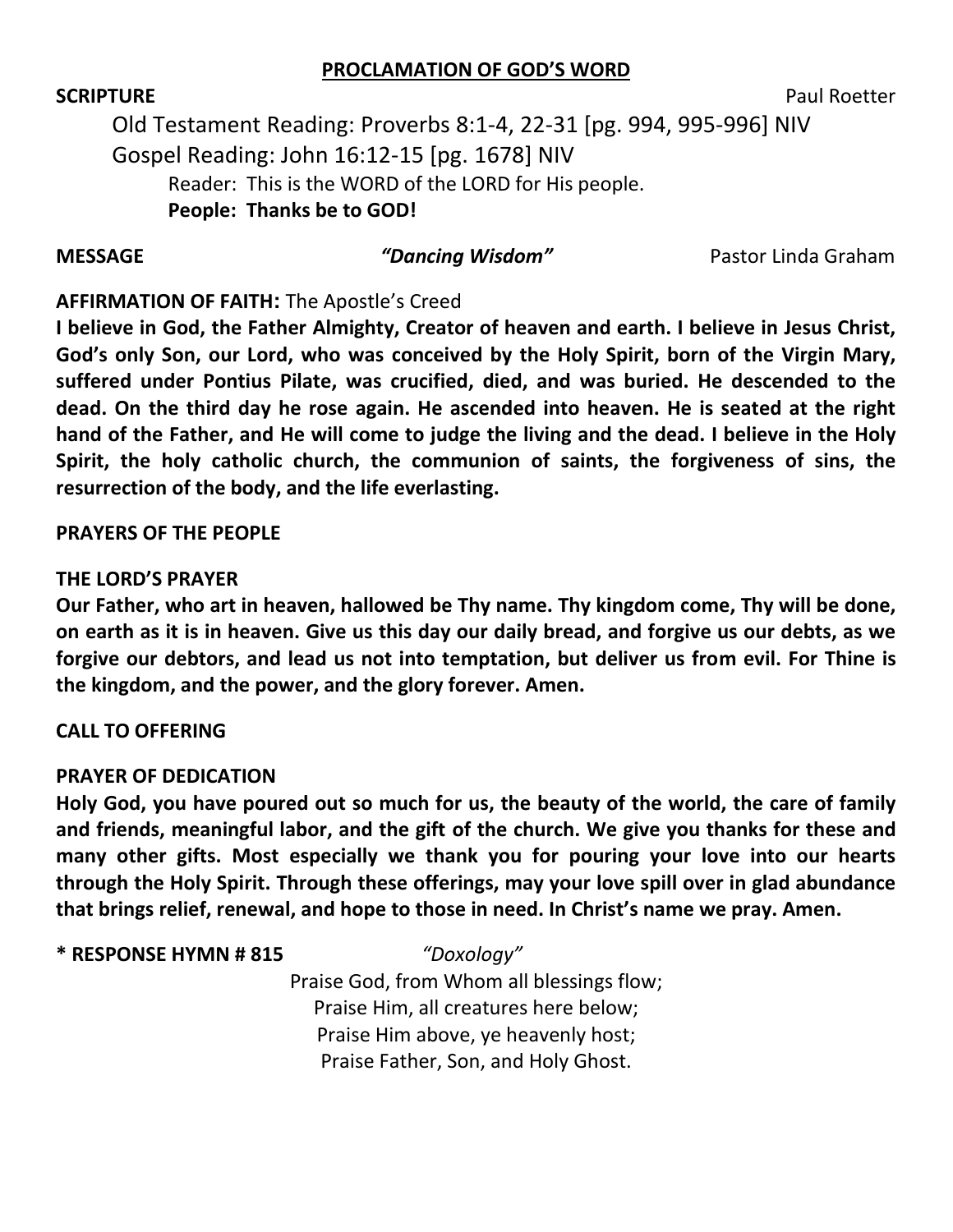# *RESPONDING TO GOD'S WORD*

**HYMN # 434** *"Revive Us Again"* v. 1 - 4 We praise Thee, O God, for the Son of Thy love - For Jesus, who died and is now gone above.

> Refrain: Hallelujah! Thine the glory! Hallelujah! Amen! Hallelujah! Thine the glory! Revive us again.

We praise Thee, O God, for Thy Spirit of Light, Who has shown us our Savior and scattered our night. [Refrain]

All glory and praise to the Lamb that was slain, Who has borne all our sins and has cleansed every stain. [Refrain]

> Revive us again; fill each heart with Thy love; May each soul be rekindled With fire from above. [Refrain]

# **CHARGE & BLESSING**

**POSTLUDE POSTLUDE St. Andrew's Legacy Carillon** 

# **Many Thanks to Those Who Assisted with Today's Service:**

Sunday Shepherd: Judy Bernethy Lay Reader: Paul Roetter Tech: Ozzy Dobbs Carillion: Bob Nicholas

"Permission to podcast/live stream the music in this service obtained from ONE LICENSE, License #A-713060. All rights reserved."<br> $\frac{1}{2}$